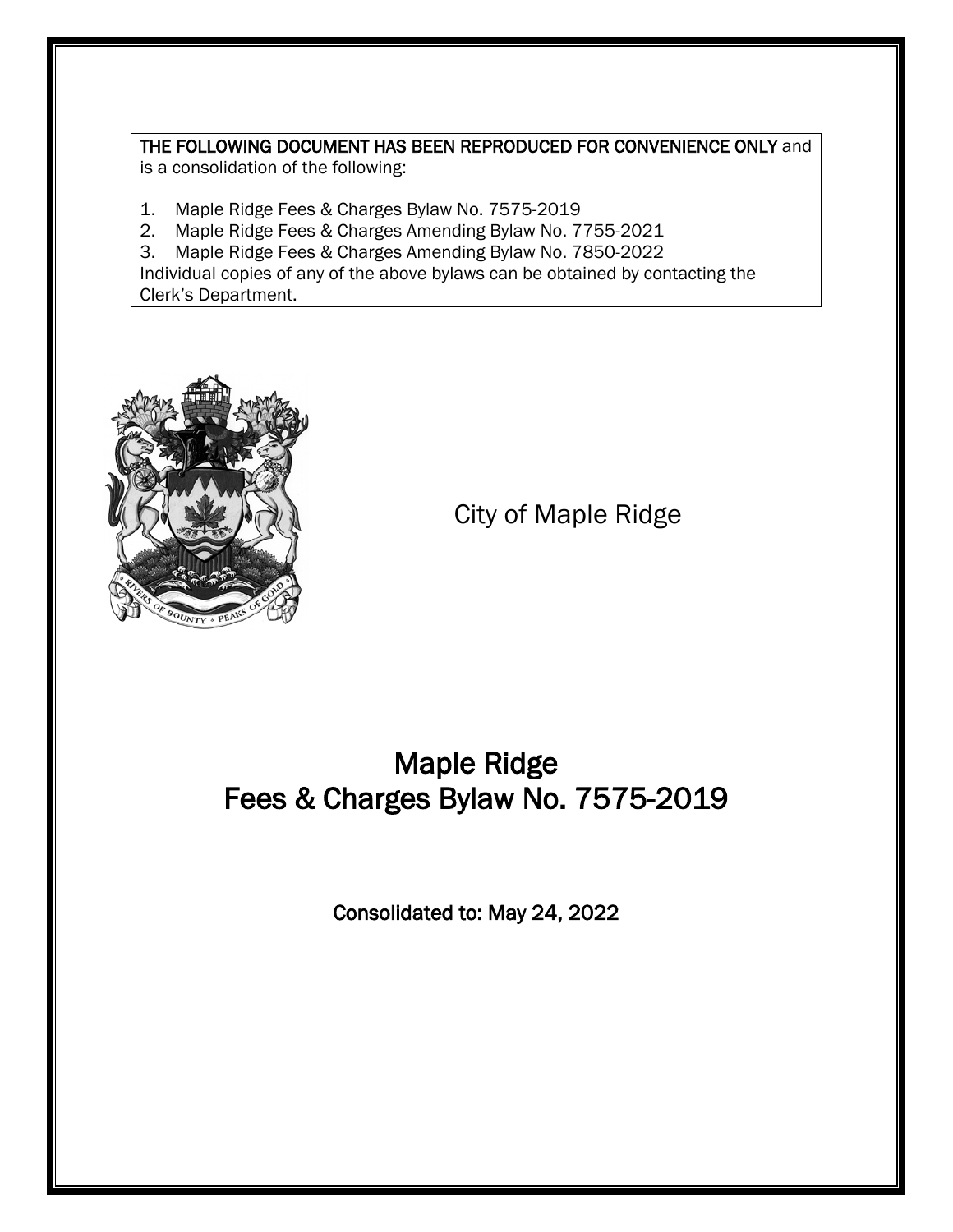## TABLE OF CONTENTS

7755-2021

7850-2022

| <b>FEES</b>                                           | <b>DESCRIPTION</b>                                  |
|-------------------------------------------------------|-----------------------------------------------------|
| <b>Schedule A</b>                                     | <b>Subdivision &amp; Development Servicing Fees</b> |
| <b>ENGINEERING FEES</b>                               |                                                     |
| <b>Schedule B</b>                                     | <b>Recreation Admission &amp; Facility Fees</b>     |
| <b>PARKS, RECREATION &amp; CULTURE</b><br><b>FEES</b> |                                                     |
| <b>Schedule C</b>                                     | <b>Development Application Fees</b>                 |
| <b>PLANNING FEES</b>                                  |                                                     |
| <b>Schedule D</b>                                     | <b>Copying Costs</b>                                |
| <b>GENERAL ADMINISTRATION</b>                         | <b>Record Requests</b>                              |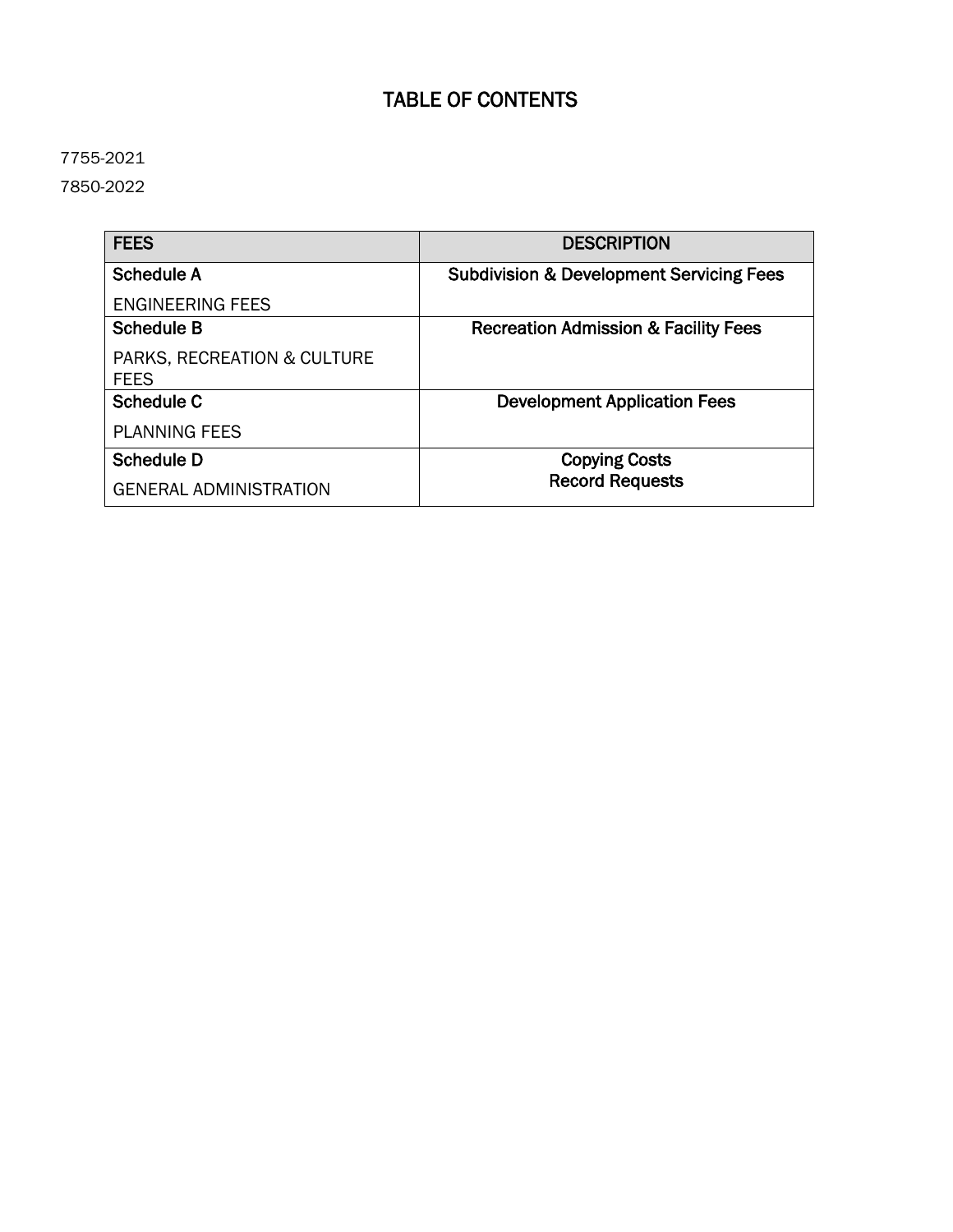#### City of Maple Ridge

#### Fees & Charges Bylaw No. 7575-2019

A Bylaw to establish fees and charges for City services and information

WHEREAS the Council of the City of Maple Ridge deems it expedient to provide for fees and charges for services and information;

AND WHEREAS Section 194 of the *Community Charter* authorizes municipalities by bylaw to impose fees in respect of a service of the municipality or provision of information;

AND WHEREAS Council deems it necessary and desirable to exercise the authority provided by the *Community Charter* to cover costs of providing services and information where appropriate;

NOW THEREFORE, the Council of the City of Maple Ridge enacts as follows:

### Part 1 Citation

1.1 This bylaw may be cited as Maple Ridge Fees & Charges Bylaw No. 7575-2019.

### Part 2 Severability

2.1 If a portion of this bylaw is held invalid by a Court of competent jurisdiction, then the invalid portion must be severed and the remainder of this bylaw is deemed to have been adopted without the severed section, subsequent paragraph, subparagraph, clause or phrase.

## Part 3 Previous Bylaw Repeal

3.1 Bylaw No. 4117-1988 as amended is hereby repealed in its entirety.

#### 7850-2022

3.2 Bylaw No. 7137-2017 as amended is hereby repealed in its entirety.

### Part 4 Fees and Charges

4.1 The City hereby imposes the fees for the provision of services and information as specified in Schedule "A" which is attached hereto and forms part of this bylaw.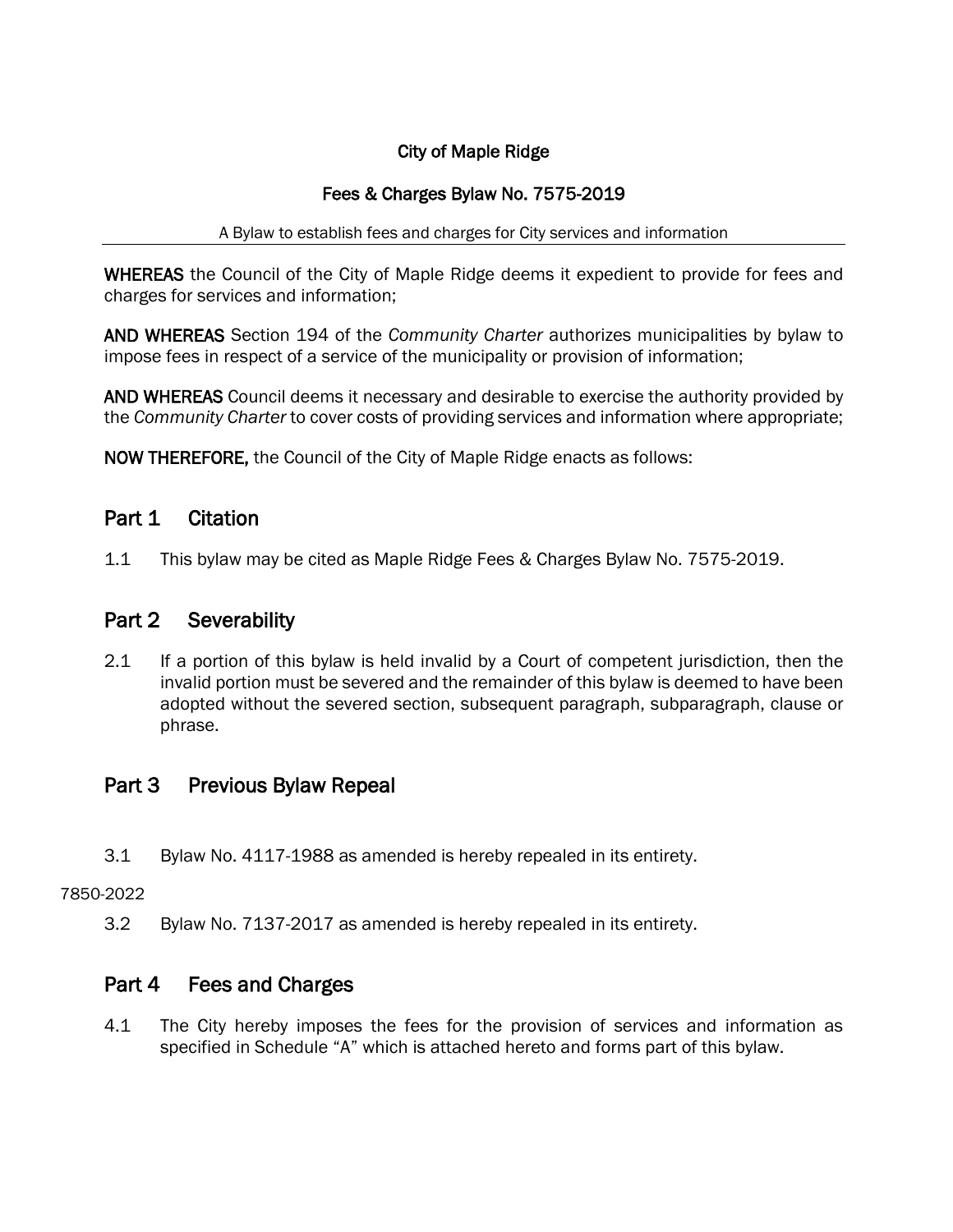4.2 Fees or charges imposed under this Bylaw for the provision of services or information shall apply instead of any fees or charges imposed under other bylaws for the same services or information in the event of any conflict between this Bylaw and any other bylaw. A reference to a more specific matter in this Bylaw supersedes a reference to a more general matter.

7755-2021

#### Part 5 Schedules

Schedule "A" – Engineering Fees Schedule "B" – Parks, Recreation & Culture Fees Schedule "C" – Planning Fees

READ for the first time the 23rd day of June, 2020.

READ for the second time the 23<sup>rd</sup> day of June, 2020.

READ for the third time the day of 23rd day of June, 2020.

ADOPTED, the 14th day of July, 2020.

PRESIDING MEMBER CORPORATE OFFICER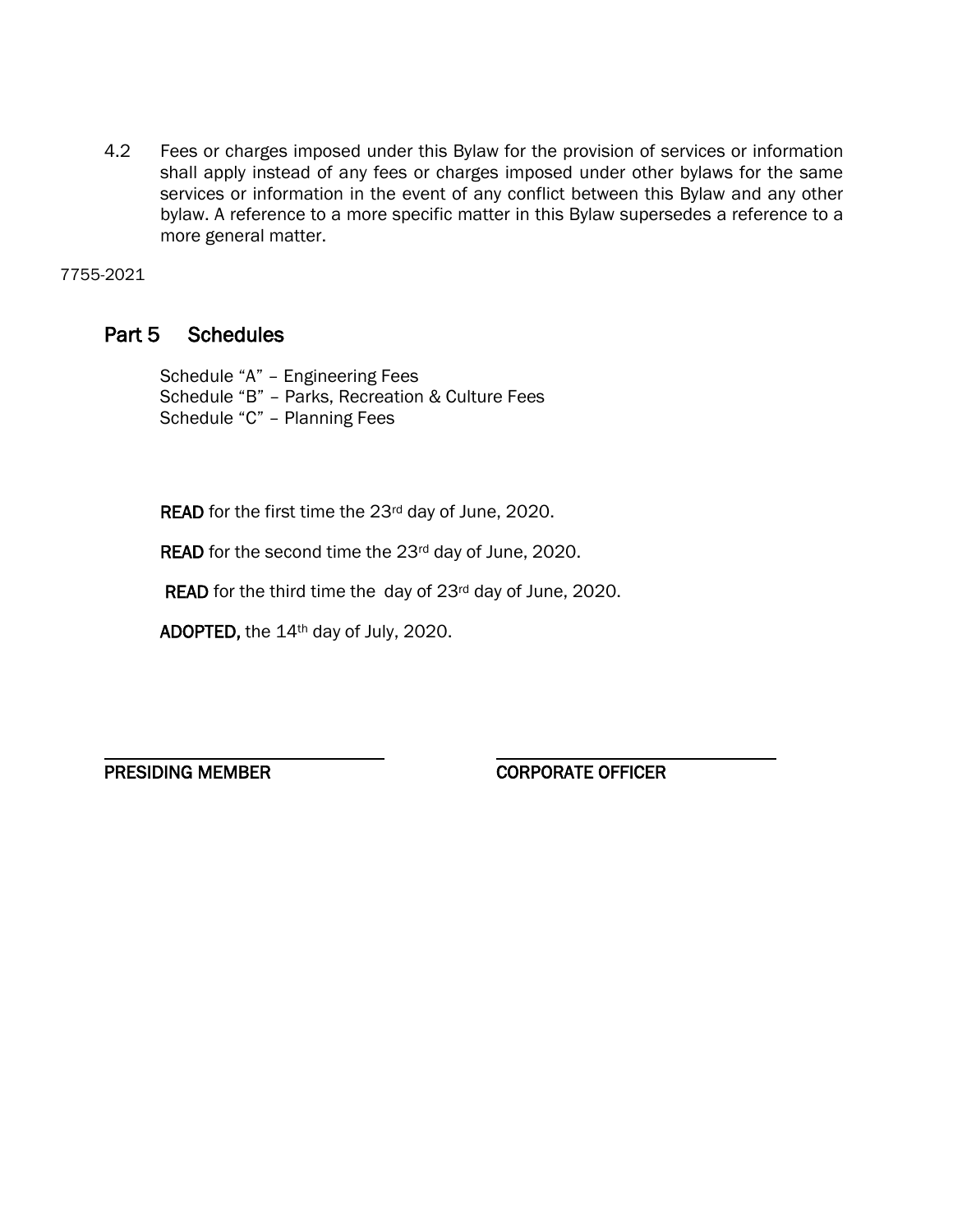## Schedule "A" – Engineering Fees

#### 7755-2021

Note:

- 1. All fees are exclusive of tax, which will be added, if applicable.
- 2. Rate increases come into effect April 1 of each year.

| <b>Subdivision &amp; Development Servicing</b>    | 2021                           | 2022                | 2023     | 2024    |
|---------------------------------------------------|--------------------------------|---------------------|----------|---------|
| <b>Building Permit Engineering Service Review</b> | \$50                           | -51<br>$\mathbb{S}$ | 52<br>S  | 53<br>S |
| Yards Inspection - Single Family                  | \$50                           | -51<br>\$           | 52<br>S. | 53<br>S |
| Yards Inspection - MF/Commercial/Industrial       | \$100                          | \$102               | \$104    | \$106   |
| Yards Re-inspection, If Work Incomplete           | \$250                          | \$255               | \$260    | \$265   |
| Engineering Inspection & Review                   | 4% of Works and Services Costs |                     |          |         |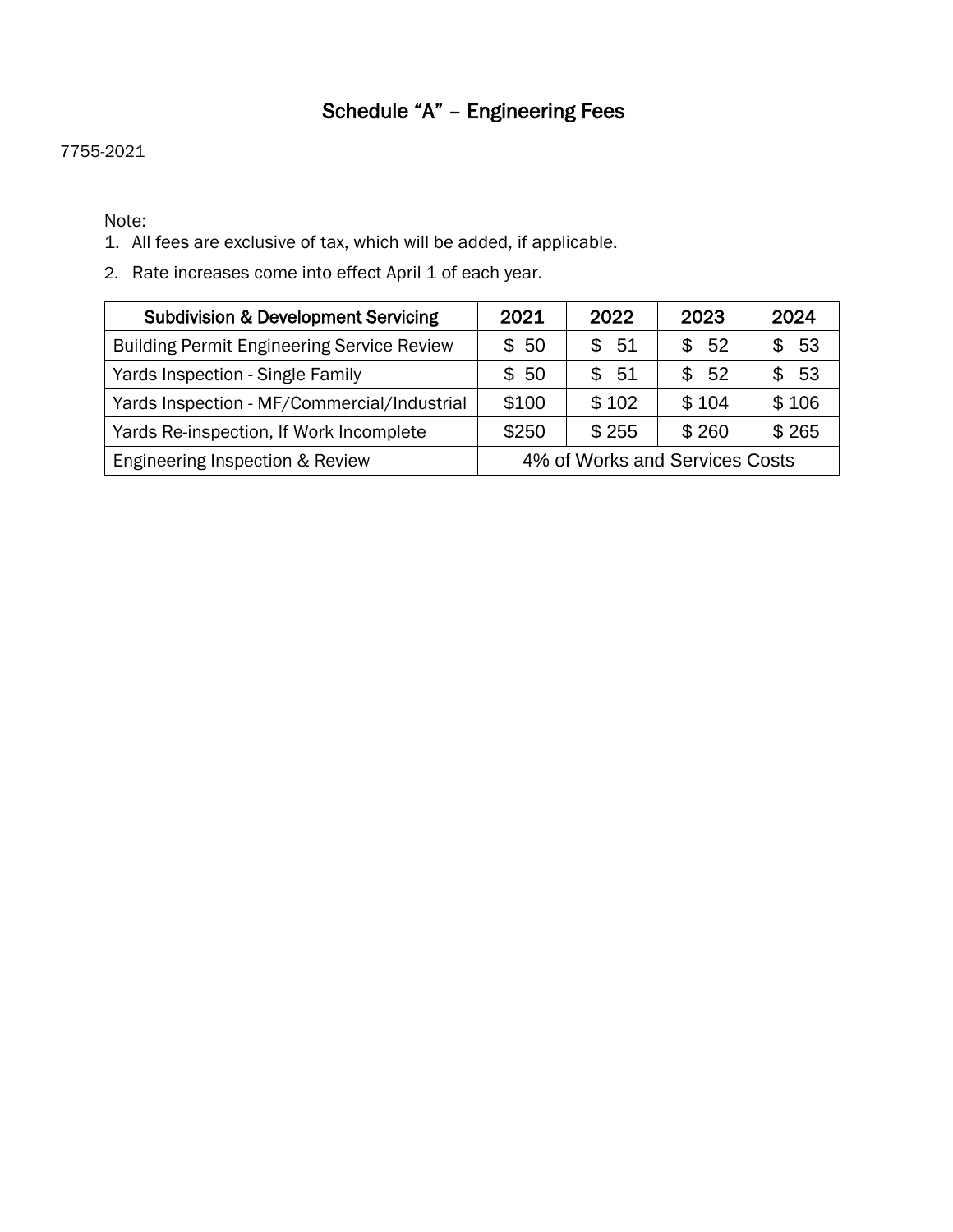## Schedule "B" – Parks, Recreation & Culture Fees

### 7755-2021

7850-2022

Note:

 $\overline{a}$ 

- 1. New rates are in effect September 1 of the noted year.
- 2. All fees are exclusive of tax, which will be added, if applicable.
- 3. Non-prime time rates will be a 50% reduction of the regular rates and applied to all hours outside of the prime time windows listed below:

| <b>Davs</b>                 |
|-----------------------------|
| Monday - Friday             |
| Saturday/Sunday (Year-Round |

**Hours** 5:00 pm – 9:00 pm ) 8:00 am – 9:00 pm

#### **Admissions**

| <b>Child</b> |    | 2022     |  |
|--------------|----|----------|--|
| Single       | \$ | 3.05     |  |
| 10 Pass      |    | \$26.10  |  |
| 20 Pass      |    | \$48.72  |  |
| 1 Month      |    | \$27.41  |  |
| 3 Months     |    | \$73.08  |  |
| 1 Year       |    | \$247.95 |  |

| <b>Youth/Student/Senior</b> | 2022        |  |
|-----------------------------|-------------|--|
| Single                      | \$<br>4.10  |  |
| 10 Pass                     | \$35.10     |  |
| 20 Pass                     | 65.52<br>\$ |  |
| 1 Month                     | \$36.86     |  |
| 3 Months                    | 98.28<br>\$ |  |
| Year                        | \$333.45    |  |

| <b>Adult</b> | 2022        |  |
|--------------|-------------|--|
| Single       | 5.99<br>\$  |  |
| 10 Pass      | \$51.30     |  |
| 20 Pass      | 95.76<br>\$ |  |
| 1 Month      | \$53.87     |  |
| 3 Months     | \$143.64    |  |
| 1 Year       | \$487.35    |  |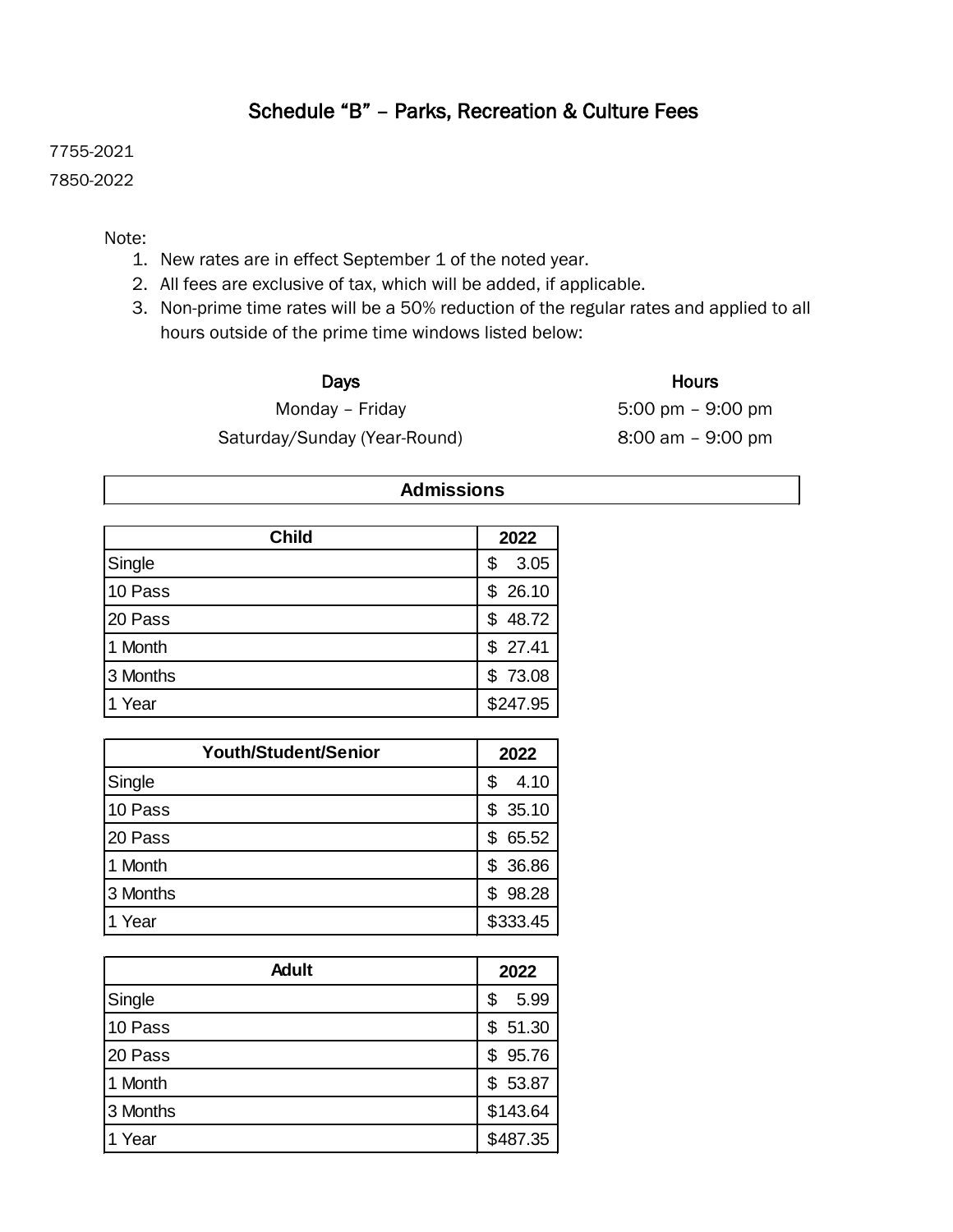| <b>Family</b> | 2022        |
|---------------|-------------|
| Single        | 10.96<br>\$ |
| 10 Pass       | \$98.46     |
| 20 Pass       | \$175.39    |
| 1 Month       | \$103.38    |
| 3 Months      | \$275.69    |
| 1 Year        | \$935.37    |

| <b>Drop-In Skating - Single</b> |    | 2022 |  |
|---------------------------------|----|------|--|
| <b>Child</b>                    | S. | 2.99 |  |
| Youth/Student/Senior            | S. | 4.03 |  |
| Adult/Parent & Tot              | S. | 5.44 |  |
| Family                          |    | 9.58 |  |

| <b>Oudoor Pool Admission - Single</b> |     | 2022  |  |
|---------------------------------------|-----|-------|--|
| <b>Child</b>                          |     | 1.90  |  |
| Youth/Student/Senior                  | \$. | 1.90  |  |
| Adult/Parent & Tot                    |     | -2.86 |  |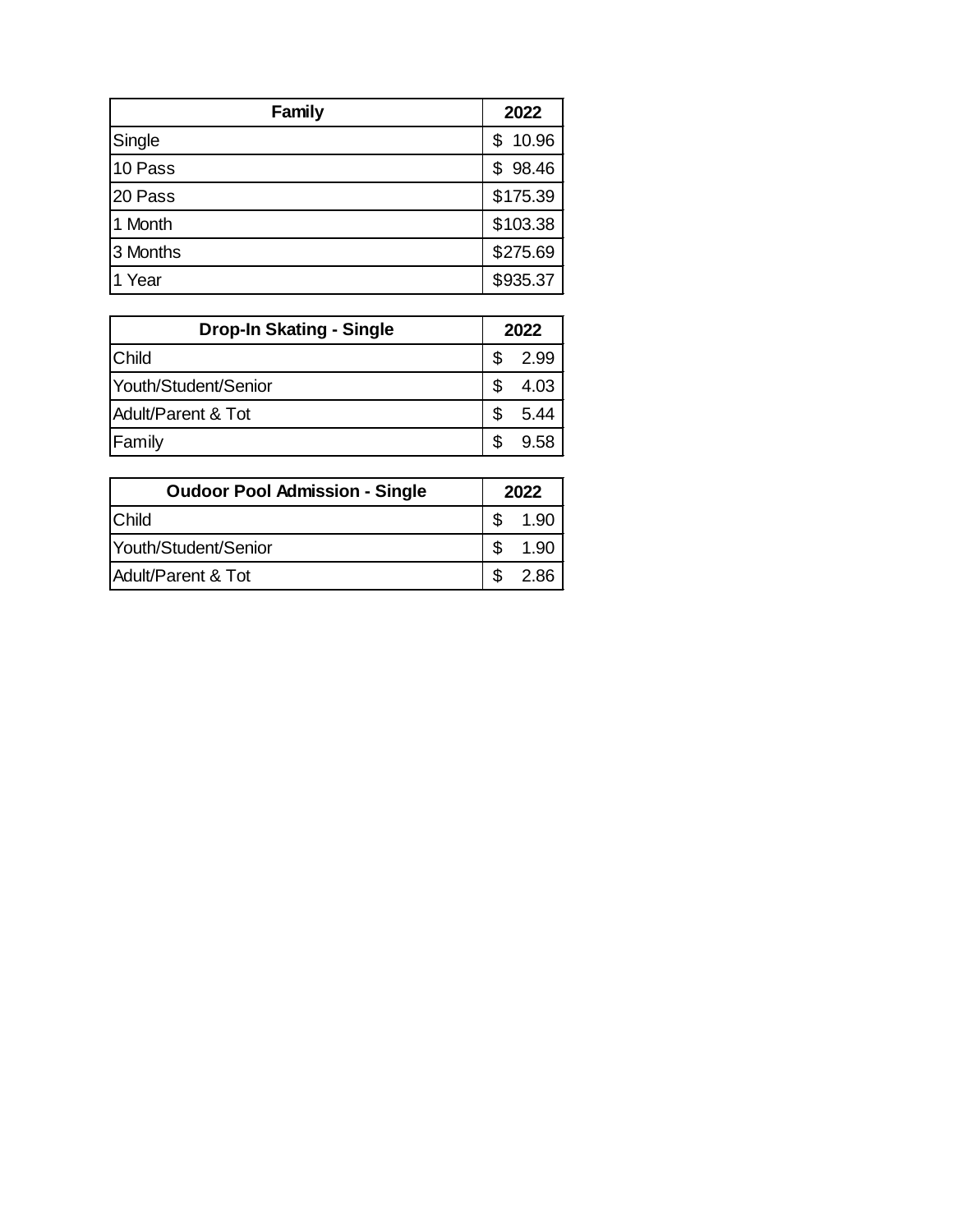#### **Arenas**

## All rates are listed hourly

| Ice - Prime Time        | 2022     | 2023     | 2024     |
|-------------------------|----------|----------|----------|
| Youth/Senior Non-Profit | \$115.86 |          |          |
| Adult Non-Profit        | \$173.78 |          |          |
| Private                 | \$289.63 |          |          |
| Commercial              | \$320.24 | \$336.25 | \$353.06 |
| Non-Resident            | \$309.79 |          |          |

| Ice - Non-Prime Time    | 2022         | 2023                | 2024 |
|-------------------------|--------------|---------------------|------|
| Youth/Senior Non-Profit | 86.90<br>\$. |                     |      |
| Adult Non-Profit        | \$130.34     |                     |      |
| Private                 | \$217.22     |                     |      |
| <b>Commercial</b>       | \$240.18     | $$252.19$ $$264.80$ |      |
| Non-Resident            | \$232.34     |                     |      |

| Dry Floor - Prime Time  | 2022         | 2023                | 2024 |
|-------------------------|--------------|---------------------|------|
| Youth/Senior Non-Profit | 44.03<br>\$. |                     |      |
| Adult Non-Profit        | 66.05<br>\$. |                     |      |
| Private                 | \$110.08     |                     |      |
| Commercial              | \$146.59     | $$149.52$ $$152.51$ |      |
| Non-Resident            | \$131.85     |                     |      |

| Ice - Junior B          |          |
|-------------------------|----------|
| <b>Prime Time/Games</b> | \$121.37 |
| Non-Prime/Practices     |          |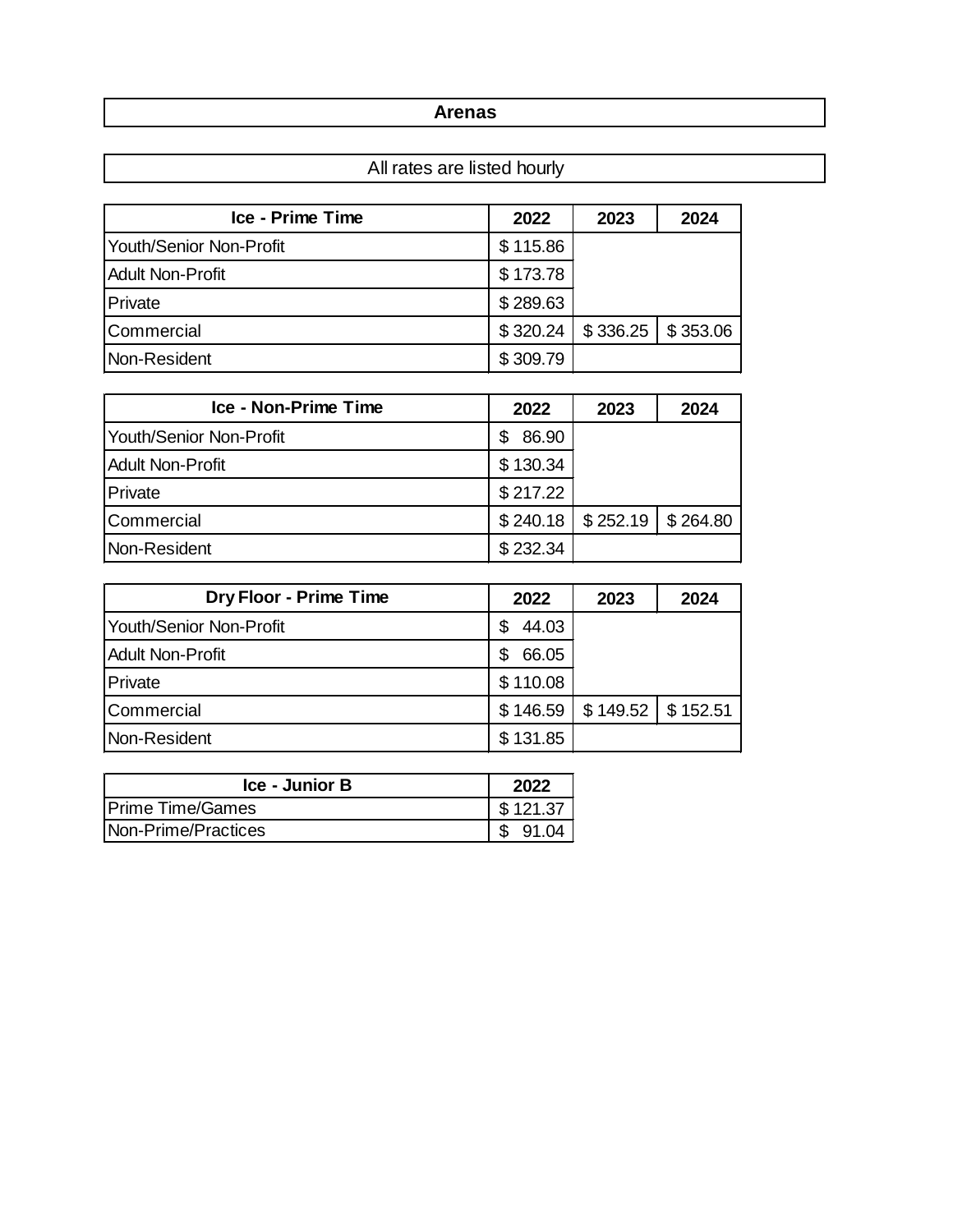## **Fairgrounds**

#### Stage included at no-charge when booking grounds All rates are hourly

| <b>Barns</b>            | 2022    |
|-------------------------|---------|
| Youth/Senior Non-Profit | 8.32    |
| <b>Adult Non-Profit</b> | \$12.48 |
| Private                 | \$20.81 |
| Commercial              | \$22.89 |
| Non-Resident            | \$24.97 |

| <b>Grounds &amp; Showrings</b> | 2022       |
|--------------------------------|------------|
| Youth/Senior Non-Profit        | 7.28<br>\$ |
| <b>Adult Non-Profit</b>        | \$10.92    |
| Private                        | \$18.21    |
| Commercial                     | \$20.03    |
| Non-Resident                   | \$21.85    |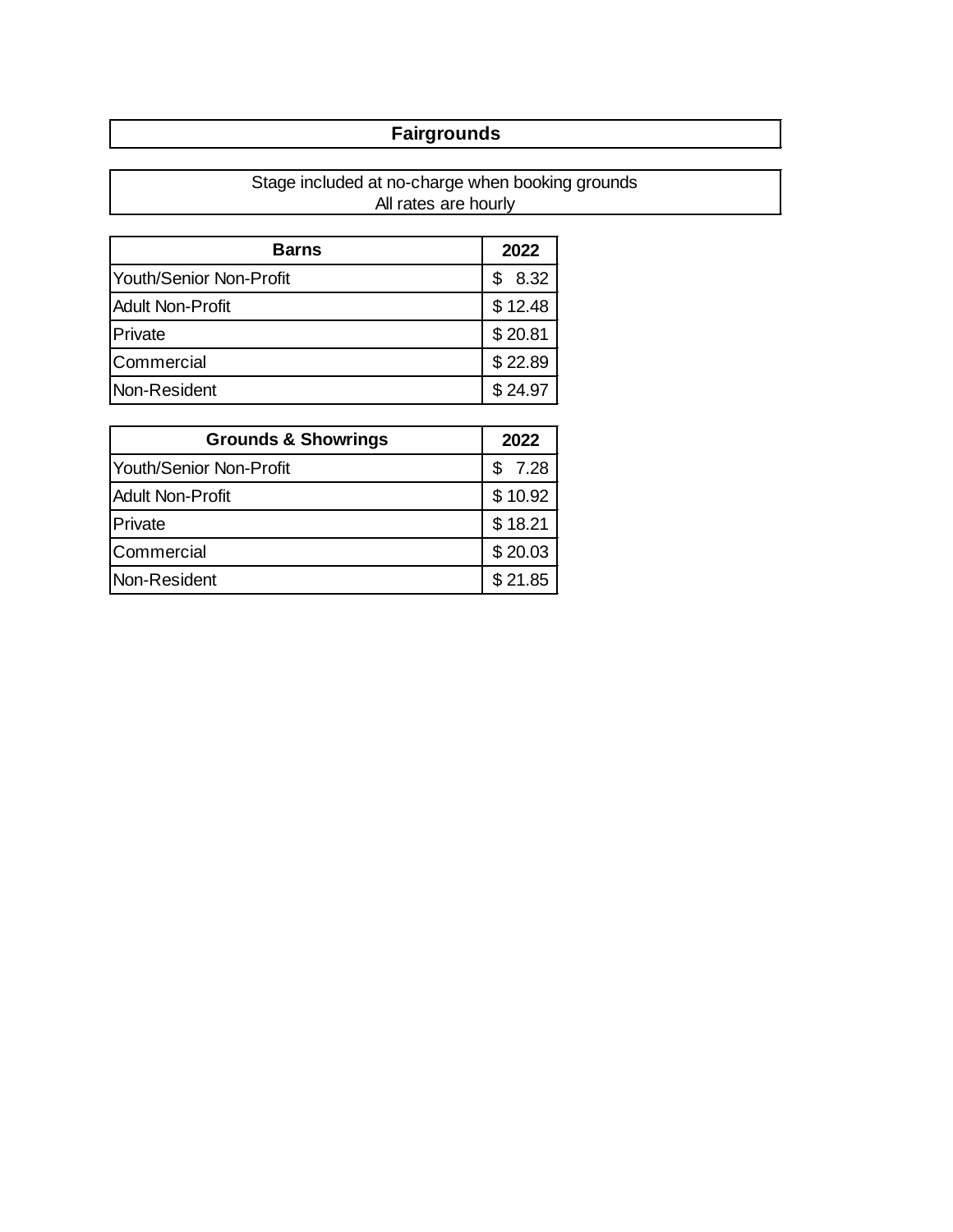### **Halls**

Non-Prime time rates will be a 50% reduction of the regular rates. Facility rates are hourly Kitchen rates are daily

| <b>Great Hall - Albion Community Centre</b> | 2022       | 2023     | 2024     | 2025     |
|---------------------------------------------|------------|----------|----------|----------|
| Youth/Senior Non-Profit                     | 49.35<br>S |          |          |          |
| Adult Non-Profit                            | \$74.02    |          |          |          |
| Private                                     | \$123.37   |          |          |          |
| Commercial                                  | \$244.31   | \$256.53 | \$269.35 | \$282.82 |
| Non-Resident                                | \$237.33   |          |          |          |

| <b>Hammond Hall - Hourly</b>   | 2022         | 2023    | 2024    | 2025     |
|--------------------------------|--------------|---------|---------|----------|
| <b>Youth/Senior Non-Profit</b> | \$25.97      |         |         |          |
| Adult Non-Profit               | 38.96<br>\$. |         |         |          |
| Private                        | 64.93<br>\$. |         |         |          |
| Commercial                     | 87.33<br>S.  | \$91.70 | \$96.28 | \$101.10 |
| Non-Resident                   | 79.68<br>\$. |         |         |          |

| <b>Whonnock Hall - Hourly</b>  | 2022        | 2023     | 2024     | 2025     |
|--------------------------------|-------------|----------|----------|----------|
| <b>Youth/Senior Non-Profit</b> | 84.84<br>S. |          |          |          |
| <b>Adult Non-Profit</b>        | \$127.27    |          |          |          |
| Private                        | \$212.11    |          |          |          |
| Commercial                     | \$244.31    | \$256.53 | \$269.35 | \$282.82 |
| Non-Resident                   | \$237.33    |          |          |          |

| <b>Kitchen</b>          | 2022     | 2023 | 2024                | 2025     |
|-------------------------|----------|------|---------------------|----------|
| Youth/Senior Non-Profit | \$34.84  |      |                     |          |
| Adult Non-Profit        | \$52.28  |      |                     |          |
| Private                 | \$87.12  |      |                     |          |
| Commercial              | \$122.71 |      | $$125.16$ $$127.67$ | \$130.22 |
| Non-Resident            | \$122.71 |      |                     |          |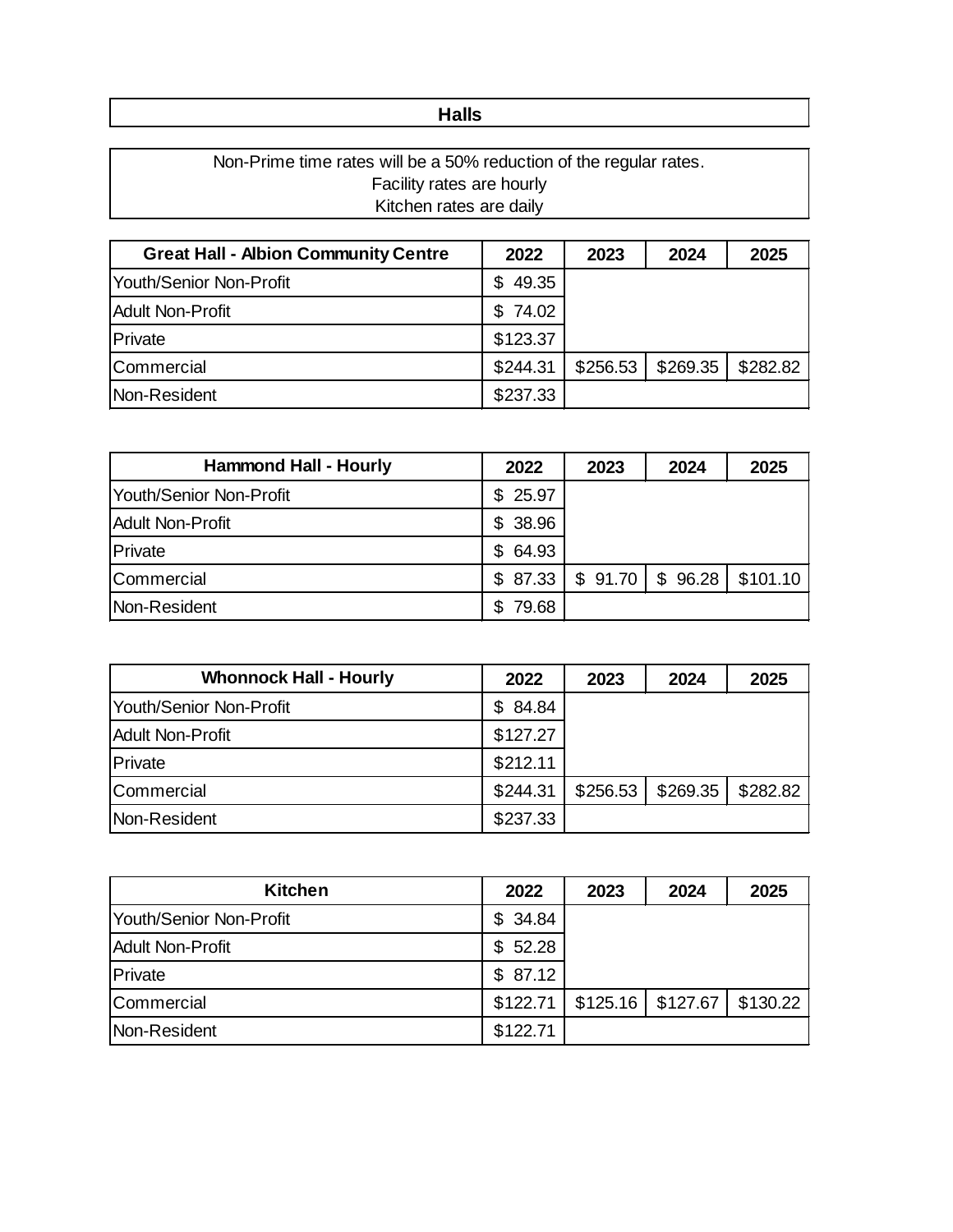### **Pools**

Ĭ.

| All rates are listed hourly              |            |         |         |         |
|------------------------------------------|------------|---------|---------|---------|
| <b>Competition/Teach Pool (Per Lane)</b> | 2022       | 2023    | 2024    | 2025    |
| Swim Club - Competition Pool             | \$<br>5.96 |         |         |         |
| Swim Club - Teach Pool                   | 5.07<br>\$ |         |         |         |
| Youth/Senior Non-Profit                  | \$10.37    |         |         |         |
| <b>Adult Non-Profit</b>                  | \$15.56    |         |         |         |
| Private                                  | \$25.94    |         |         |         |
| Commercial                               | \$32.95    | \$34.60 | \$36.33 | \$38.14 |
| Non-Resident                             | \$30.74    |         |         |         |

| <b>Hammond Pool (Whole Pool)</b> | 2022    | 2023    | 2024    | 2025    |
|----------------------------------|---------|---------|---------|---------|
| <b>Swim Club</b>                 | \$20.28 |         |         |         |
| Youth/Senior Non-Profit          | \$27.29 |         |         |         |
| Adult Non-Profit                 | \$40.93 |         |         |         |
| Private                          | \$68.22 |         |         |         |
| Commercial                       | \$74.07 | \$77.77 | \$81.66 | \$85.75 |
| Non-Resident                     | \$69.50 |         |         |         |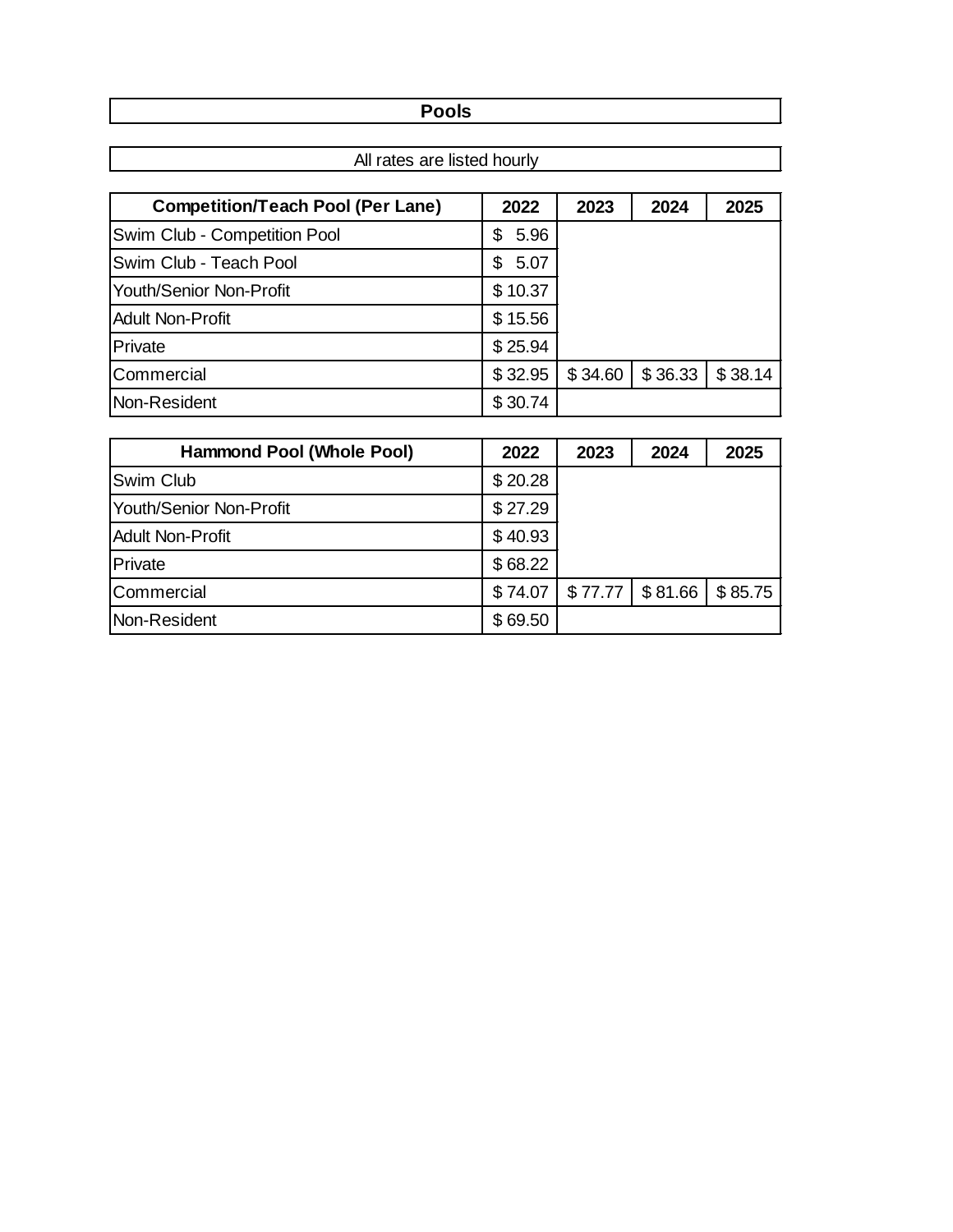### **Fields**

## **Youth/Senior Non-Profit**

| <b>Artifical Turf</b> | 2022 | 2023                |
|-----------------------|------|---------------------|
| <b>Commercial</b>     |      | $$23.17$ \ $$24.33$ |
| Special Event         | 5.80 | 6.09                |
| Regular Use           | -    |                     |

| <b>Class A</b> | 2022    | 2023 |
|----------------|---------|------|
| Commercial     | \$23.17 |      |
| Special Event  | 5.50    |      |
| Regular Use    | -       |      |

| <b>Class B</b> | 2022    | 2023 |
|----------------|---------|------|
| Commercial     | \$17.26 |      |
| Special Event  | 4.32    |      |
| Regular Use    | -       |      |

| <b>Class C</b>    | 2022 | 2023 |
|-------------------|------|------|
| <b>Commercial</b> | 5.76 |      |
| Special Event     | .44  |      |
| Regular Use       | -    |      |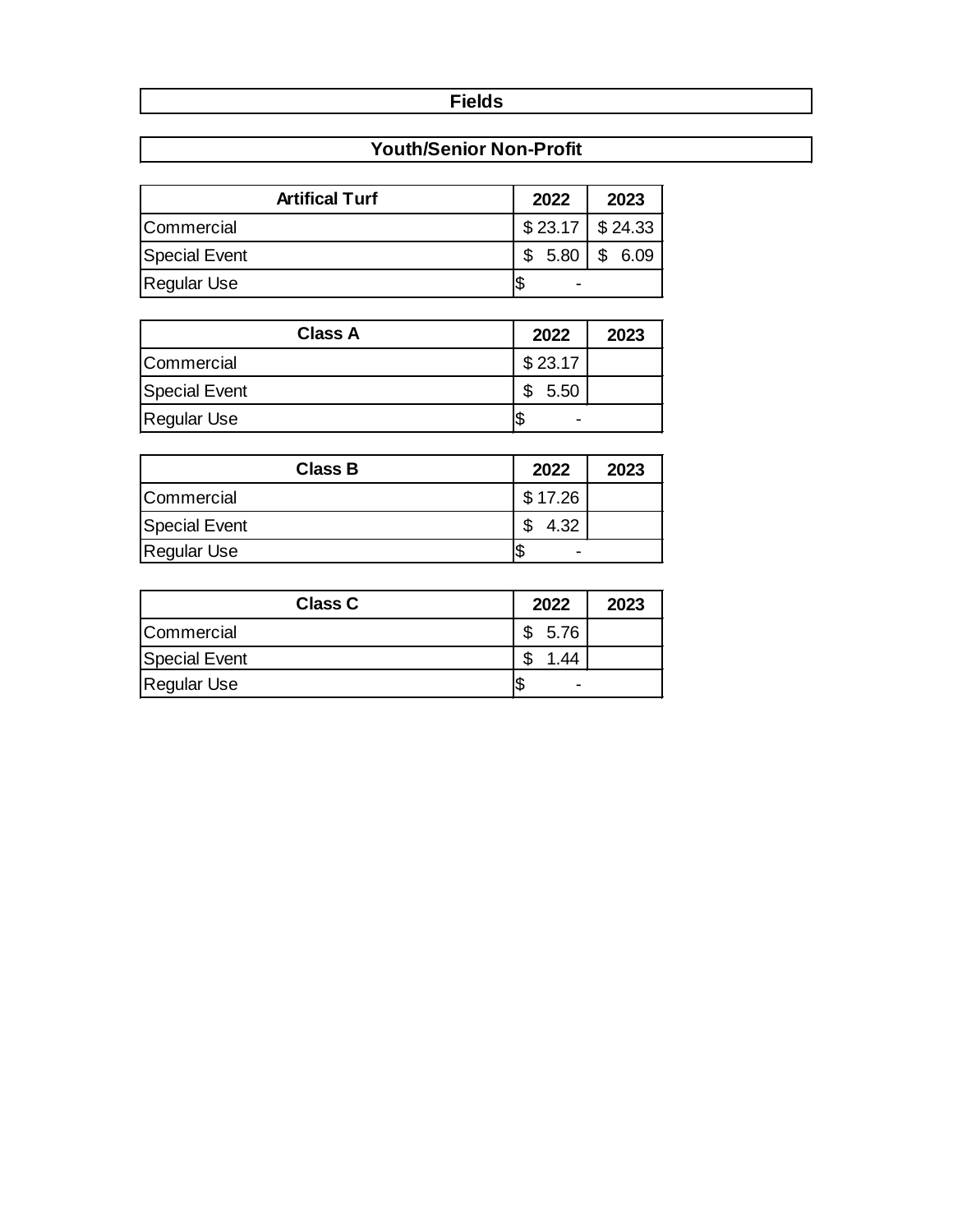### **Adult Non-Profit**

| <b>Artifical Turf</b> | 2022              | 2023    |
|-----------------------|-------------------|---------|
| <b>Commercial</b>     | $$23.17$ $$24.33$ |         |
| Special Event         | $$17.92$ $$18.82$ |         |
| Regular Use           | \$13.34           | \$14.01 |

| <b>Class A</b>    | 2022    |
|-------------------|---------|
| <b>Commercial</b> | \$23.17 |
| Special Event     | \$17.07 |
| Regular Use       | \$12.70 |

| <b>Class B</b> | 2022    |
|----------------|---------|
| Commercial     | \$17.26 |
| Special Event  | \$12.01 |
| Regular Use    | 6.98    |

| <b>Class C</b>     | 2022       |
|--------------------|------------|
| Commercial         | 5.76<br>\$ |
| Special Event      | 2.89<br>S. |
| <b>Regular Use</b> | -          |

| Local, Private or Political (Hourly) | 2022    | 2023    |
|--------------------------------------|---------|---------|
| Artificial Turf                      | \$23.17 | \$24.33 |
| <b>Class A</b>                       | \$23.17 |         |
| Class B                              | \$17.26 |         |
| Class C                              | 5.76    |         |

| <b>Commercial (Hourly)</b> | 2022       | 2023       | 2024                             | 2025    |
|----------------------------|------------|------------|----------------------------------|---------|
| <b>Artificial Turf</b>     | \$25.49    |            | $$26.76$ $$28.10$                | \$29.51 |
| Class A                    | \$25.49    |            | $$26.76 \mid $28.10 \mid $29.51$ |         |
| Class B                    | \$18.98    | \$19.93    | \$20.93                          | \$21.97 |
| Class C                    | 6.34<br>\$ | \$<br>6.66 | $\mathbb{S}$<br>6.99             | \$7.34  |

| <b>Non-Resident</b> | 2022    | 2023    |
|---------------------|---------|---------|
| Artificial Turf     | \$29.13 | \$30.59 |
| Class A             | \$29.13 |         |
| Class B             | \$24.66 |         |
| Class C             | 8.57    |         |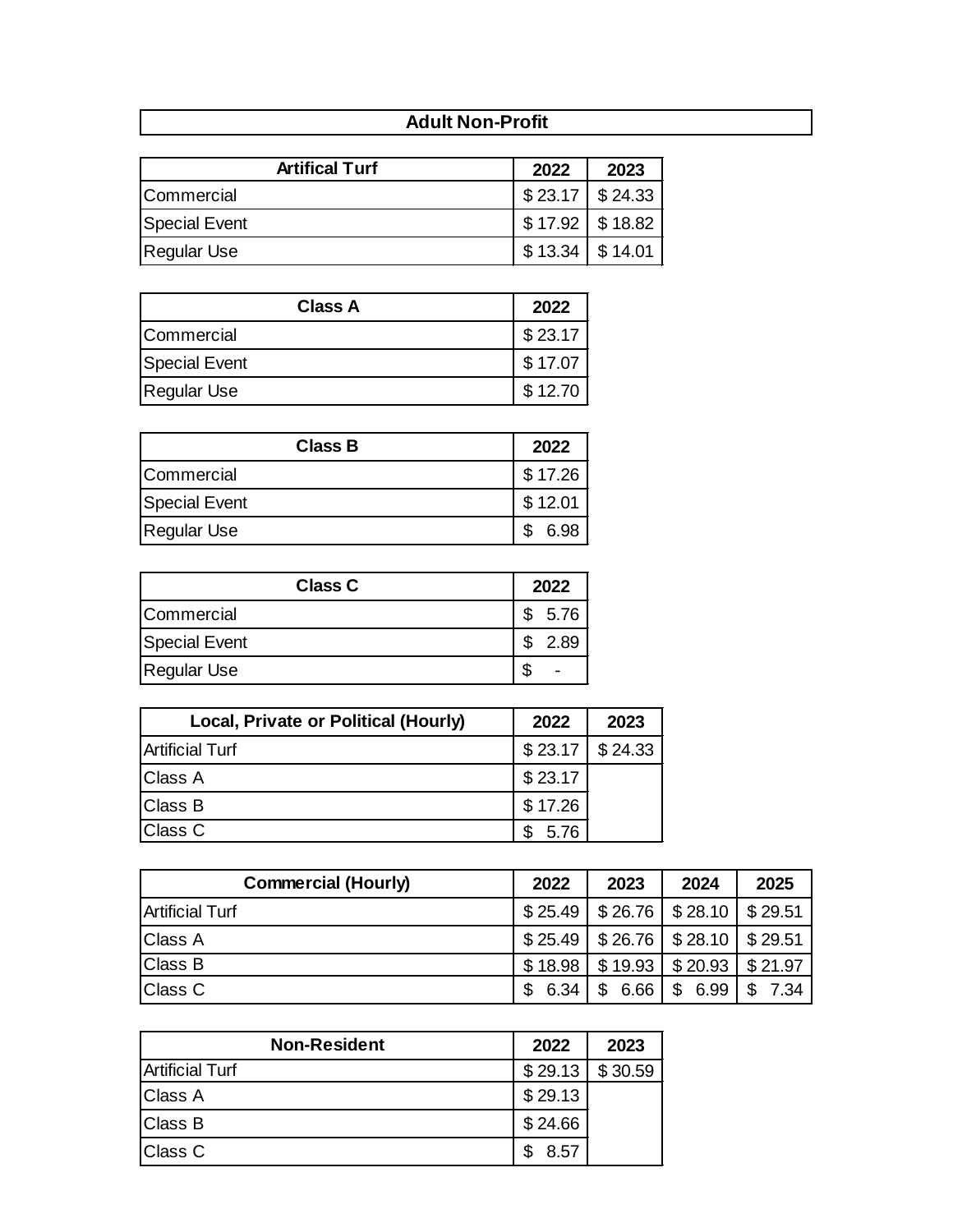7850-2022

Note:

- 1. All fees are exclusive of tax, which will be added, if applicable.
- 2. Rate increases come into effect April 1 of each year.
- 3. Notwithstanding anything in the bylaw contained, where an applicant has paid to the Corporation of the City of Maple Ridge a Subdivision or Rezoning fee contained within this schedule and thereafter:
	- a. the applicant withdraws the application; or
	- b. the Council of the City determines not to proceed with the application or with any proposed bylaw resulting therefrom;

then in either case above (hereinafter referred to as a "refund event") the applicant shall be entitled to a refund of the fee actually paid determined as follows:

- c. where a refund even occurs prior to fourteen (14) days after submission 90% of fees paid shall be refunded;
- d. where a refund event occurs after fourteen (14) days has lapsed since the submission date and prior to statutory notice pursuant to the Local Government Act having been given the amount refunded shall be no greater than the Public Hearing fee;
- e. where a refund event occurs after an application has been given statutory notice pursuant to the Local Government Act, advertised to proceed to Public Hearing, there shall be no refund of fees paid;
- 4. There shall be no refund event permitted for a development application that does not require public hearing (subdivision, development variance permit, development permit, temporary commercial or industrial permits, soil permits and tree cutting permits).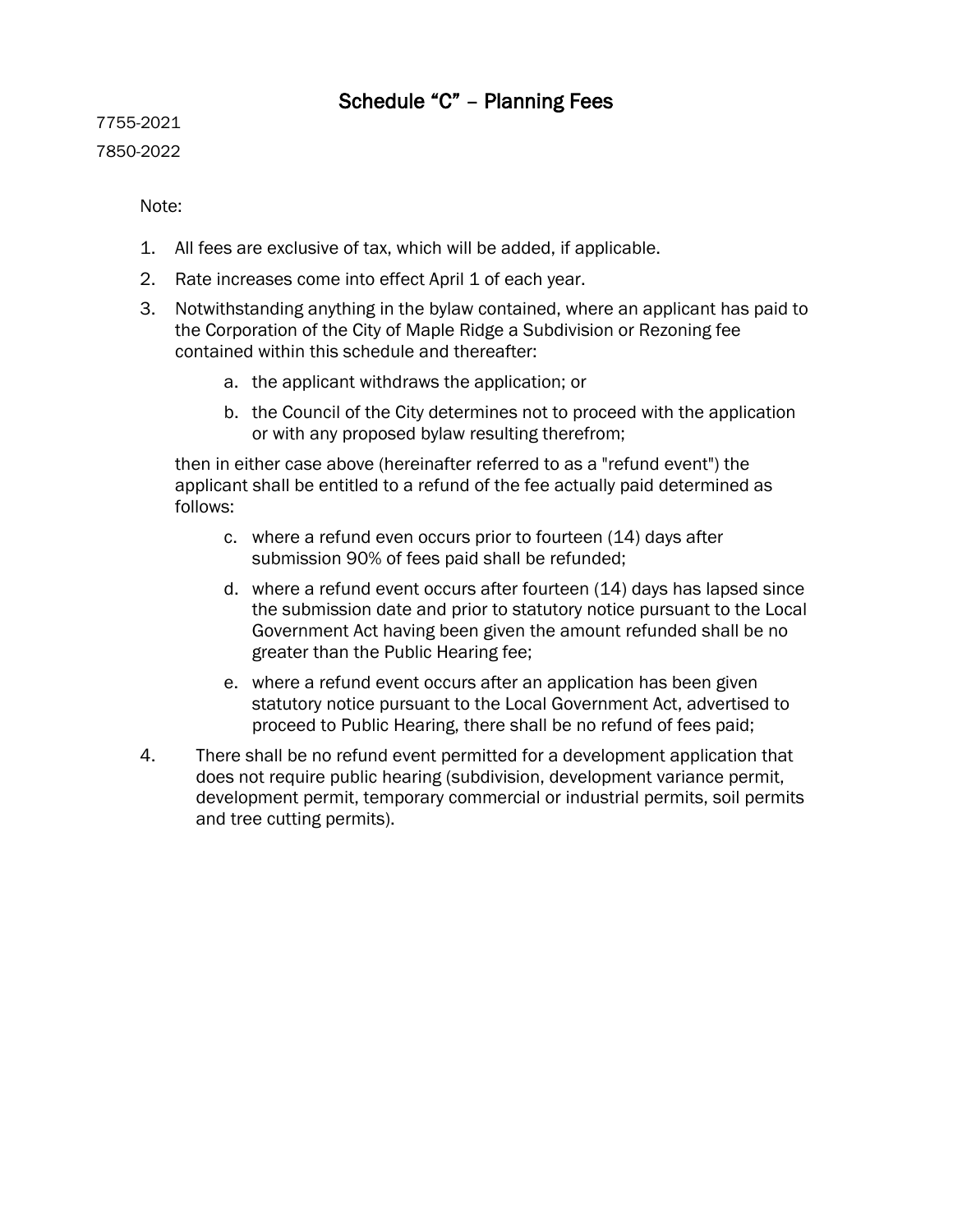| <b>Subdivision</b>                                                   | 2021 |       |                           | 2022<br>2023                       |      |       | 2024           |             |
|----------------------------------------------------------------------|------|-------|---------------------------|------------------------------------|------|-------|----------------|-------------|
| <b>Subdivision Base:</b>                                             | \$   | 2,500 |                           | \$<br>2,550                        | \$   | 2,601 |                | \$<br>2,653 |
| Per Lot                                                              | \$   | 100   |                           | Ж,<br>102                          | \$   | 104   |                | \$<br>106   |
| <b>Subdivision Review</b><br>(Lot-line adjustment & consolidation)   | \$   | 1,270 |                           | 1,295                              | \$   | 1,321 |                | \$<br>1,348 |
| Phased Strata Plan Approval                                          | \$   | 1,000 |                           | S<br>1,020                         | \$   | 1,040 |                | \$<br>1,061 |
| <b>Each Phase Review</b>                                             | \$   | 500   |                           | \$<br>510                          | \$   | 520   |                | \$<br>531   |
| <b>Phased Strata Plan Amendments</b>                                 | \$   | 500   |                           | \$<br>510                          | \$   | 520   |                | \$<br>531   |
| Form P Approval                                                      | \$   | 500   |                           | \$<br>510                          | \$   | 520   |                | \$<br>531   |
| <b>Strata Title Conversions</b>                                      | \$   | 2,400 |                           | 2,448                              | \$   | 2,497 |                | \$<br>2,547 |
| <b>Phased Strata Plan Amendments</b>                                 | \$   | 500   |                           | 510                                | \$   | 520   |                | \$<br>531   |
| <b>Subdivision PRL Extension Fee</b>                                 |      |       |                           | 50% of Subdivision Application Fee |      |       |                |             |
| Subdivision Plan Stale Dated Approval                                | \$   | 250   |                           | 255                                | \$   | 260   |                | \$<br>265   |
| Rezoning                                                             | 2021 |       |                           | 2022                               | 2023 |       | 2024           |             |
| Single Family - plus:                                                | \$   | 3,000 | $\boldsymbol{\mathsf{S}}$ | 3,060                              | \$   | 3,121 | \$             | 3,184       |
| Per Lot                                                              | \$   | 100   | $\boldsymbol{\mathsf{S}}$ | 102                                | \$   | 104   | $\mathfrak{S}$ | 106         |
| Multi-Family - plus: Per Unit                                        | \$   | 3,800 | \$                        | 3,876                              | \$   | 3,954 | \$             | 4,033       |
| Per Lot                                                              | \$   | 80    | $\boldsymbol{\mathsf{S}}$ | 82                                 | \$   | 83    | \$             | 85          |
| Commercial - plus:                                                   | \$   | 3,500 | \$                        | 3,570                              | \$   | 3,641 | \$             | 3,714       |
| Per 100 sq. m.                                                       | \$   | 100   | \$                        | 102                                | \$   | 104   | \$             | 106         |
| Industrial - plus:                                                   | \$   | 3,500 | \$                        | 3,570                              | \$   | 3,641 | \$             | 3,714       |
| Per 100 sq. m.                                                       | \$   | 50    | \$                        | 51                                 | \$   | 52    | \$             | 53          |
| Comprehensive Development - plus:                                    | \$   | 5,000 | \$                        | 5,100                              | \$   | 5,202 | \$             | 5,306       |
| Residential - Per Unit:                                              | \$   | 100   | \$                        | 102                                | \$   | 104   | \$             | 106         |
| Commercial - Per 100 sq. m.:                                         | \$   | 100   | $\boldsymbol{\mathsf{S}}$ | 102                                | \$   | 104   | $\mathfrak{L}$ | 106         |
| Industrial - Per 100 sq. m.:                                         | \$   | 100   | \$                        | 102                                | \$   | 104   | $\mathfrak{S}$ | 106         |
| Rezoning Extension at 3rd Reading                                    |      |       |                           | 50% of Rezoning Application Fee    |      |       |                |             |
| Zoning Bylaw Text Amendment                                          | \$   | 3,500 | \$                        | 3,570                              | \$   | 3,641 | \$             | 3,714       |
| <b>Official Community Plan Amendment</b>                             | \$   | 4,000 | \$                        | 4,080                              | \$   | 4,162 | \$             | 4,245       |
| <b>Official Community Plan Amendment Extension</b><br>at 3rd Reading |      |       |                           | 50% of Rezoning Application Fee    |      |       |                |             |
| <b>Official Community Plan Text Amendment</b>                        | \$   | 2,500 | \$                        | 2,550                              | \$   | 2,601 | \$             | 2,653       |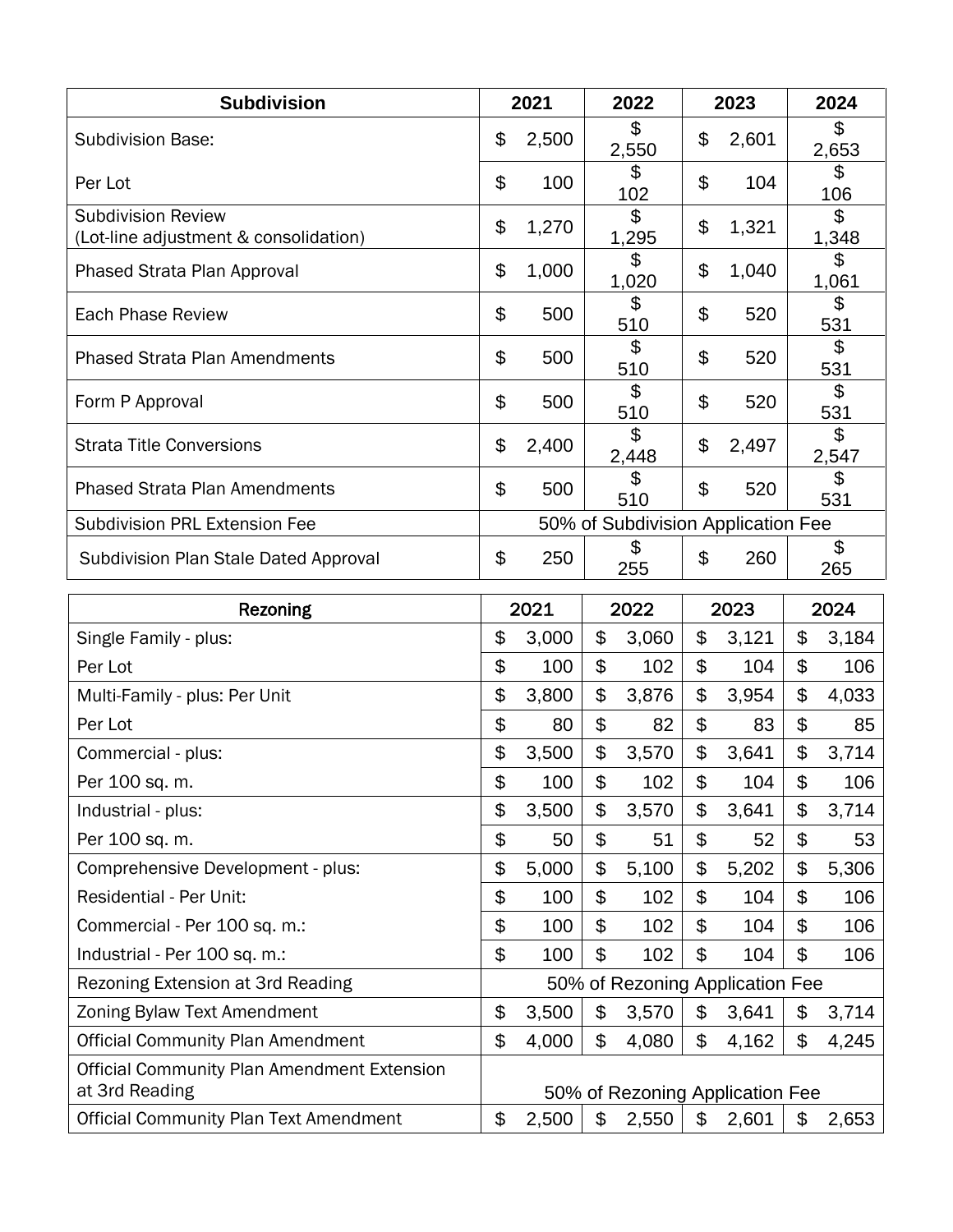| <b>Development Permits</b>                        |                | 2021  | 2022        | 2023                  |                           | 2024  |
|---------------------------------------------------|----------------|-------|-------------|-----------------------|---------------------------|-------|
| Multi-family Residential/Intensive Infill - plus: | \$             | 3,000 | \$<br>3,060 | Ж,<br>3,121           | \$                        | 3,184 |
| Per unit                                          | $\mathfrak{S}$ | 100   | \$<br>102   | \$<br>104             | \$                        | 106   |
| Commercial - plus:                                | $\mathfrak{S}$ | 3,000 | \$<br>3,060 | 3,121                 | \$                        | 3,184 |
| Per 100 sq. m.                                    | $\mathfrak{L}$ | 100   | \$<br>102   | \$<br>104             | \$                        | 106   |
| Industrial - plus:                                | \$             | 3,000 | \$<br>3,060 | 3,121                 | \$                        | 3,184 |
| Per 100 sq. m.                                    | \$             | 100   | \$<br>102   | \$<br>104             | \$                        | 106   |
| <b>Environmental Development Permit</b>           | \$             | 3,000 | \$<br>3,060 | \$<br>3,121           | \$                        | 3,184 |
| Single-family Environmental Development Permit    | \$             | 750   | \$<br>765   | \$<br>780             | $\boldsymbol{\mathsf{S}}$ | 796   |
| Development Variance Permit                       | \$             | 3,000 | \$<br>3,060 | \$<br>3,121           | \$                        | 3,184 |
| Single-Family Development Variance Permit         | \$             | 1,500 | \$<br>1,530 | \$<br>1,561           | \$                        | 1,592 |
| Development Permit Minor Amendment                | \$             | 500   | \$<br>510   | \$<br>520             | $\boldsymbol{\mathsf{S}}$ | 531   |
| <b>Heritage Revitalization Agreement</b>          | \$             | 500   | \$<br>510   | $\mathfrak{L}$<br>520 | \$                        | 531   |
| <b>Heritage Conservation Restrictive Covenant</b> | $\mathfrak{S}$ | 500   | \$<br>510   | $\mathfrak{L}$<br>520 | \$                        | 531   |
| <b>Heritage Alteration Permit</b>                 | \$             | 500   | \$<br>510   | \$<br>520             | \$                        | 531   |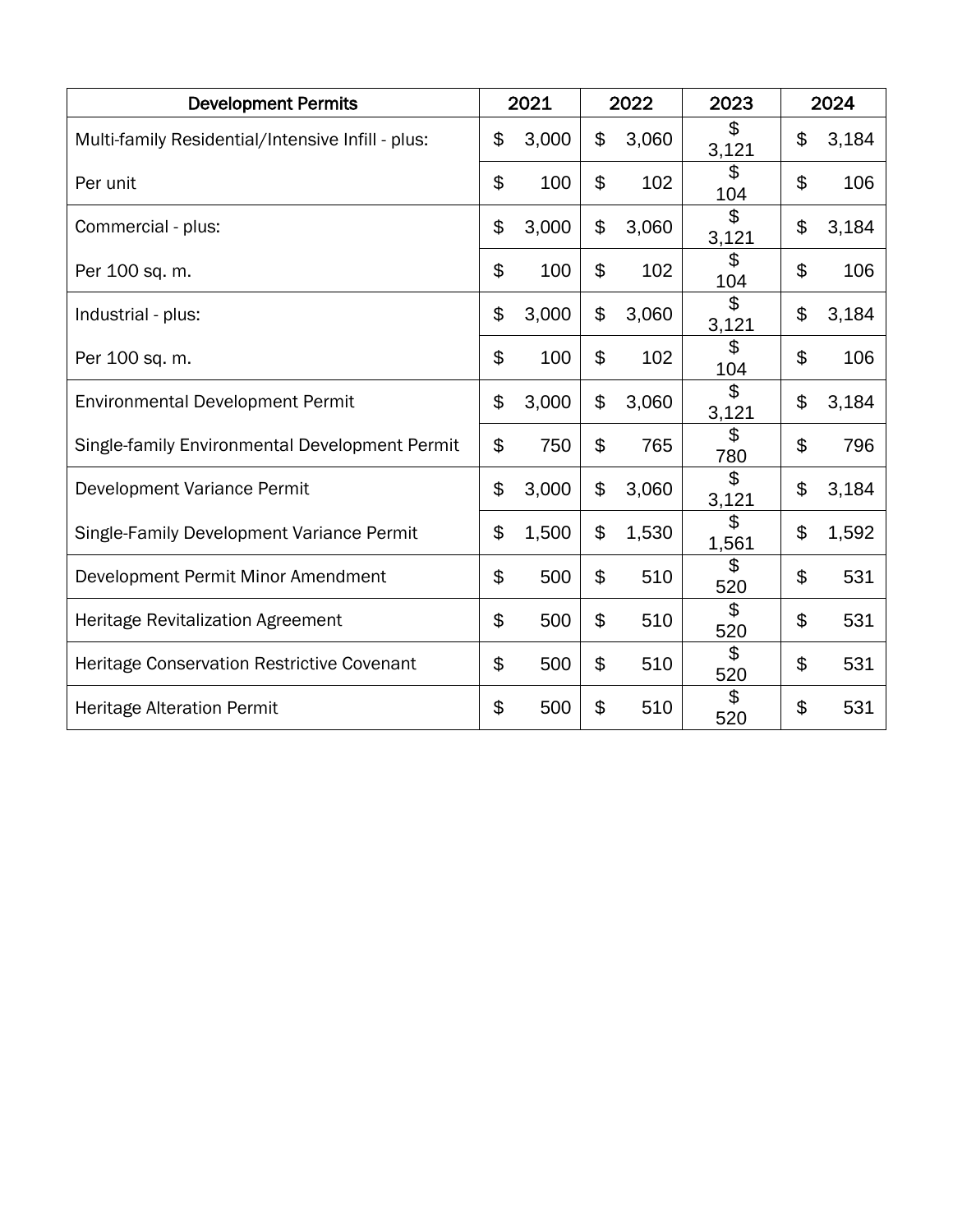| <b>Other Fees</b>                                         | 2021                               | 2022 |       | 2023                  | 2024 |       |
|-----------------------------------------------------------|------------------------------------|------|-------|-----------------------|------|-------|
| <b>Temporary Use Permit</b>                               | \$<br>2,500                        | \$   | 2,550 | \$<br>2,601           | \$   | 2,653 |
| <b>Temporary Use Permit Extension</b>                     | SS<br>2,500                        | \$   | 2,550 | S.<br>2,601           | \$   | 2,653 |
| Development Information Meeting                           | \$<br>500                          | \$   | 510   | 520                   | \$   | 531   |
| <b>Board of Variance</b>                                  | \$<br>500                          | \$   | 510   | \$<br>520             | \$   | 531   |
| <b>Illegal Work Penalty</b>                               | \$<br>250                          | \$   | 255   | \$<br>260             | \$   | 265   |
| Legal Document Registration, Discharge or<br>Modification | \$<br>200                          | \$   | 204   | \$<br>208             | \$   | 212   |
| With Council Approval                                     | \$<br>400                          | \$   | 408   | \$<br>416             | \$   | 424   |
| <b>Legal Document Review</b>                              | <b>Reimbursement of City Costs</b> |      |       |                       |      |       |
| <b>Advisory Design Panel Submission</b>                   | \$<br>150                          | \$   | 153   | \$<br>156             | \$   | 159   |
| Lidar Investigation Map                                   | \$<br>50                           | \$   | 51    | \$<br>52              | \$   | 53    |
| Landscape Re-Inspection Request                           | \$<br>150                          | \$   | 153   | 156                   | \$   | 159   |
| Landscape Design Review and Inspection                    |                                    |      |       | 2% of Landscape Value |      |       |
| Minimum                                                   | \$<br>300                          | \$   | 306   | 312                   | \$   | 318   |
| Maximum                                                   | \$<br>3,000                        | \$   | 3,060 | \$<br>3,121           | \$   | 3,184 |
| Letter of Inquiry                                         | 250                                | \$   | 255   | 260                   | \$   | 265   |
| <b>Public Hearing</b>                                     | \$<br>1,200                        | \$   | 1,224 | 1,248                 | \$   | 1,273 |
| <b>Pre-Application Meeting</b>                            | \$<br>350                          | \$   | 357   | \$<br>364             | \$   | 371   |
| With Engineering Participation                            | \$<br>500                          | \$   | 510   | \$<br>520             | \$   | 531   |
| Telecommunication Tower/Antennae Report                   | \$<br>3,000                        | \$   | 3,060 | \$<br>3,121           | \$   | 3,184 |

| Tree Cutting Permit (see Bylaw 7133-2015)                                   | 2021                                            | 2022 | 2023 | 2024 |  |  |  |  |
|-----------------------------------------------------------------------------|-------------------------------------------------|------|------|------|--|--|--|--|
| Trees in Urban Area and Urban Reserve and Rural<br>parcels less than 0.5 ha | \$75 for first tree + \$25 each additional tree |      |      |      |  |  |  |  |
| Trees in the Rural Area on parcels greater than<br>0.5 <sub>ha</sub>        | \$75 for 11th tree + \$25 each additional tree  |      |      |      |  |  |  |  |
| Development & Large Scale Clearing                                          | $$300$ base fee + \$25 per tree                 |      |      |      |  |  |  |  |
| <b>Tree Replacement</b>                                                     | \$600                                           |      |      |      |  |  |  |  |
| Parcels With Active Farm Use                                                | \$0                                             |      |      |      |  |  |  |  |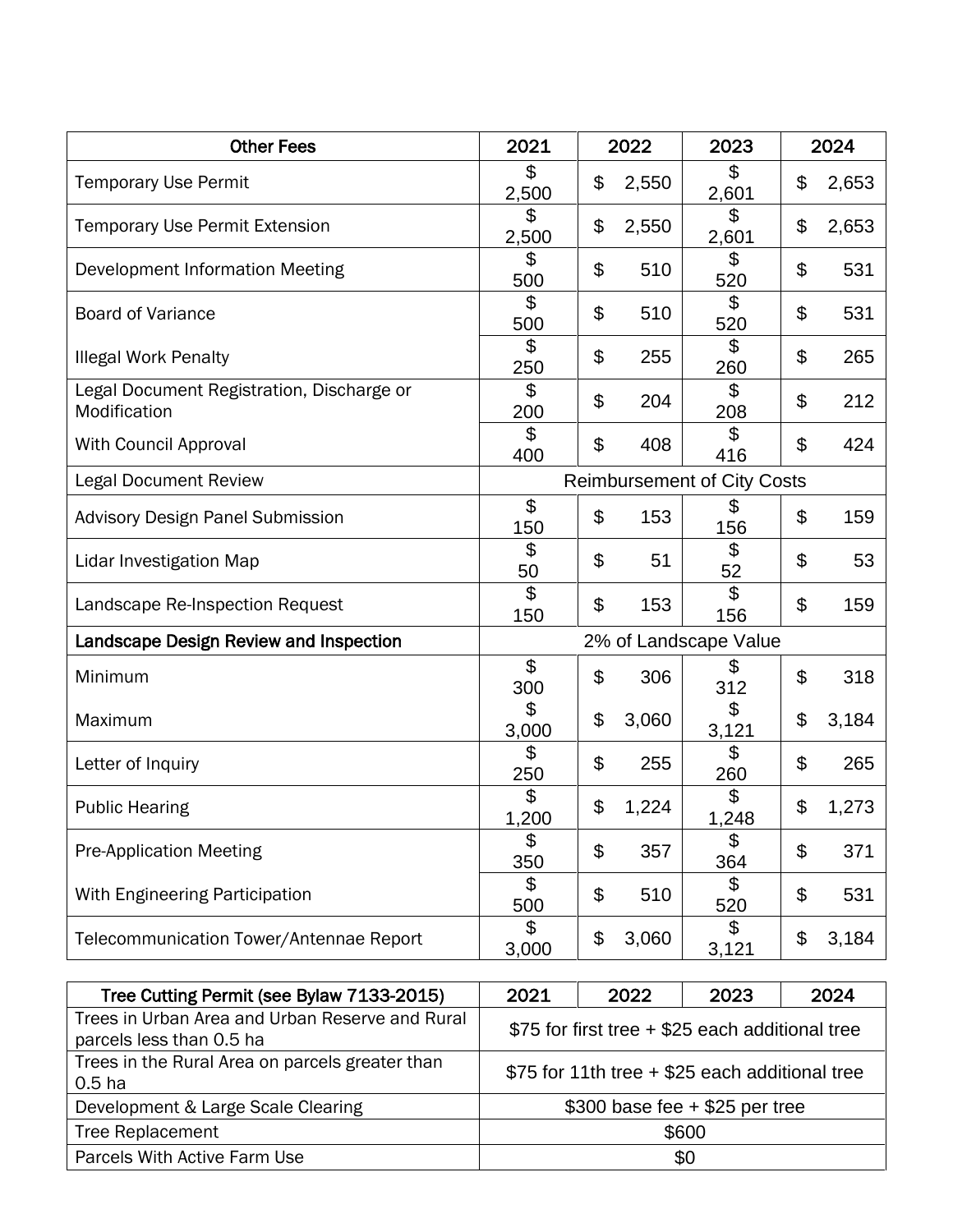## Schedule "D" – General Administration Fees

| <b>Copying Costs</b>                                 | 2022 |           | 2023 |           | 2024 |           | 2025 |           |
|------------------------------------------------------|------|-----------|------|-----------|------|-----------|------|-----------|
| Standard copies - 8.5 x 11                           | \$   | 0.50      | \$   | 0.51      | \$   | 0.52      | \$   | 0.53      |
|                                                      |      |           |      |           |      |           |      |           |
| Property Information Request/Tax Certificate         | 2022 |           | 2023 |           | 2024 |           | 2025 |           |
| From property owner                                  |      | No Charge |      | No Charge |      | No Charge |      | No Charge |
| From non-owner                                       | \$   | 40.00     | \$   | 40.80     | \$   | 41.62     | \$   | 42.45     |
| Requests through BC Online (BC Online customers will | \$   | 40.00     | \$   | 40.80     | \$   | 41.62     | \$   | 42.45     |
| have BC Online administration fee added to this fee) |      |           |      |           |      |           |      |           |
| Payment File for Mortgage Company Tax Clients -      | \$   | 10.00     | \$   | 10.20     | \$   | 10.40     | £    | 10.61     |
| per folio/roll number                                |      |           |      |           |      |           |      |           |
| <b>Returned Cheque Fee</b>                           | \$   | 30.00     | \$   | 30.60     | \$   | 31.21     | \$.  | 31.84     |
|                                                      |      |           |      |           |      |           |      |           |

| Historical Property Related Information - Per Hour   | 2022         | 2023                          | 2024                             | 2025                                          |  |
|------------------------------------------------------|--------------|-------------------------------|----------------------------------|-----------------------------------------------|--|
| From property owner - First hour                     |              |                               |                                  | No Charge   No Charge   No Charge   No Charge |  |
| From property owner - Additional hour or portion     | 40.00   \$   |                               | $40.80$   \$ 41.62   \$ 42.45    |                                               |  |
| From non-owner                                       | -96          | $40.00$   \$ 40.80   \$ 41.62 |                                  | \$42.45                                       |  |
| Requests through BC Online (BC Online customers will | 40.00<br>\$. |                               | $$40.80 \mid $41.62 \mid $42.45$ |                                               |  |
| have BC Online administration fee added to this fee) |              |                               |                                  |                                               |  |

| <b>Fire Department Record Requests</b> | 2022     | 2023     | 2024                                      | 2025 |
|----------------------------------------|----------|----------|-------------------------------------------|------|
| Fire Incident/Investigation Reports    |          |          | \$200.00   \$204.00   \$208.08   \$212.24 |      |
| (including color photographs)          |          |          |                                           |      |
| MVA/Medical Incident Report            | \$100.00 | \$102.00 | $$104.04$   \$106.12                      |      |